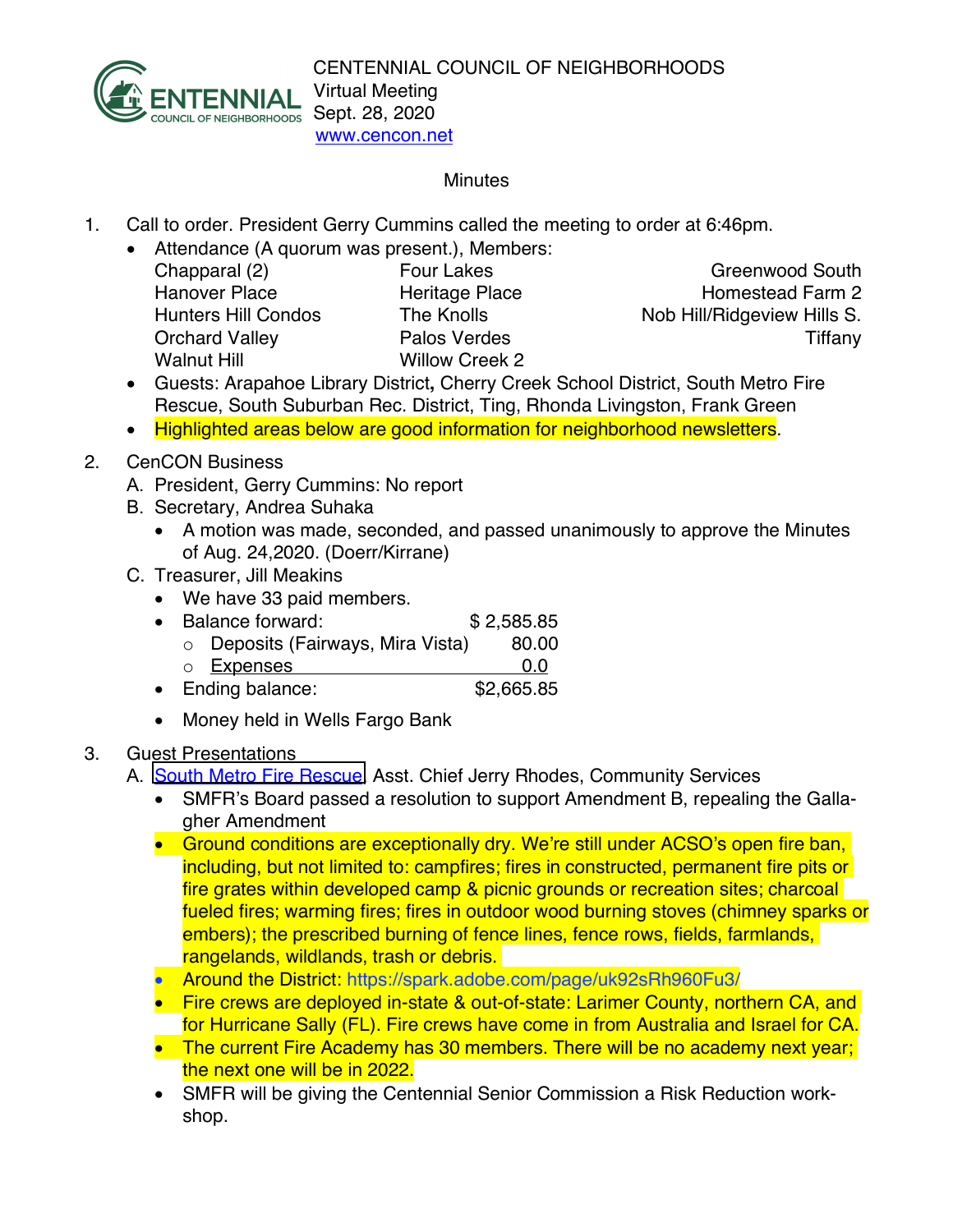- Oct. is Fire Prevention month. They're given safety classes to school classes and senior centers, virtual & in person.
- Phelps: Do you know anything about the 8 fires along the High Line Canal in Auror? Rhodes: No, I don't have any info.
- The alumni group will be out trying to mitigate fire situations in Highlands Ranch area on Sat., clearing brush,
- Noon: Are there materials we can give to Meals on Wheels folks? Rhodes: Let's talk.
- B. [South Suburban Parks & Rec. District,](https://www.ssprd.org/) Becky Grubb, Communications Manager
	- Arapahoe County Open Space distributed their 2020 grants. South Suburban will put their share to the Fox Hill playground.
	- South Suburban Sports Complex will open to staff in mid-Dec., and then open to the public the first weekend in Jan.
	- SSPR is changing their website & registration system.
	- Seymour: What is the heavy machinery west of the Sports Complex? Grubb: It may be for the parking lot. The dog park is still in question; the problem is getting water to it, very pricey.
	- Seymour: Will there be a bridge across the creek? Grubb: There will be a traffic signal on County Line and a bridge over the creek.
	- Cummins: Has the SS Board talked about Amendment B? Grubb: No.
	- SSPR has been hit with ransomware; we're back up & running at all facilities with new safety procedures.
	- Call us if you have any questions.
- C. [Arapahoe Library District,](http://www.arapahoelibraries.org/) Holly Whelan
	- Libraries Now Open by Appointment
		- o All Arapahoe Libraries locations except for Southglenn Lib, which is undergoing a remodeling project - are now open by appointment.
		- $\circ$  Reservations are required and can be made on the same day or up to 7 days in advance.
		- $\circ$  You can reserve one 90-min. library appointment per day to browse, pick up holds or use library computerson the website or by calling 303-LIBRARY.
		- o Park & Pickup services are also still available by appointment during library hours. If you don't have an appointment, you can still get in rather quickly.
	- One Book for Colorado
		- o One Book for Colorado is back this fall. 4-year-olds can receive a free copy of *The Little Red Fort* at any library starting Oct. 13.
		- $\circ$  The book is available in English & Spanish, while supplies last.
		- o On Sat., Nov. 7, all library locations will have an outdoor tent where you can pick up your free copy of the book from 2-4 pm.
		- o More info is on the website or by calling 303-LIBRARY.
	- **Meet Author Nancy Pearl** 
		- o [Nancy Pearl,](https://www.nancypearl.com/) a bestselling author, librarian & literary critic, is known for her book recommendations on media outlets such as NPR's *Morning Edition* and the Seattle Channel.
		- o She'll join us virtually on Wed., Oct. 7, 6 pm, to talk about her book*The Writer's*  **Library**, a collection of interviews with America's most influential writers about the books that shaped them and inspired them to leave their own literary mark.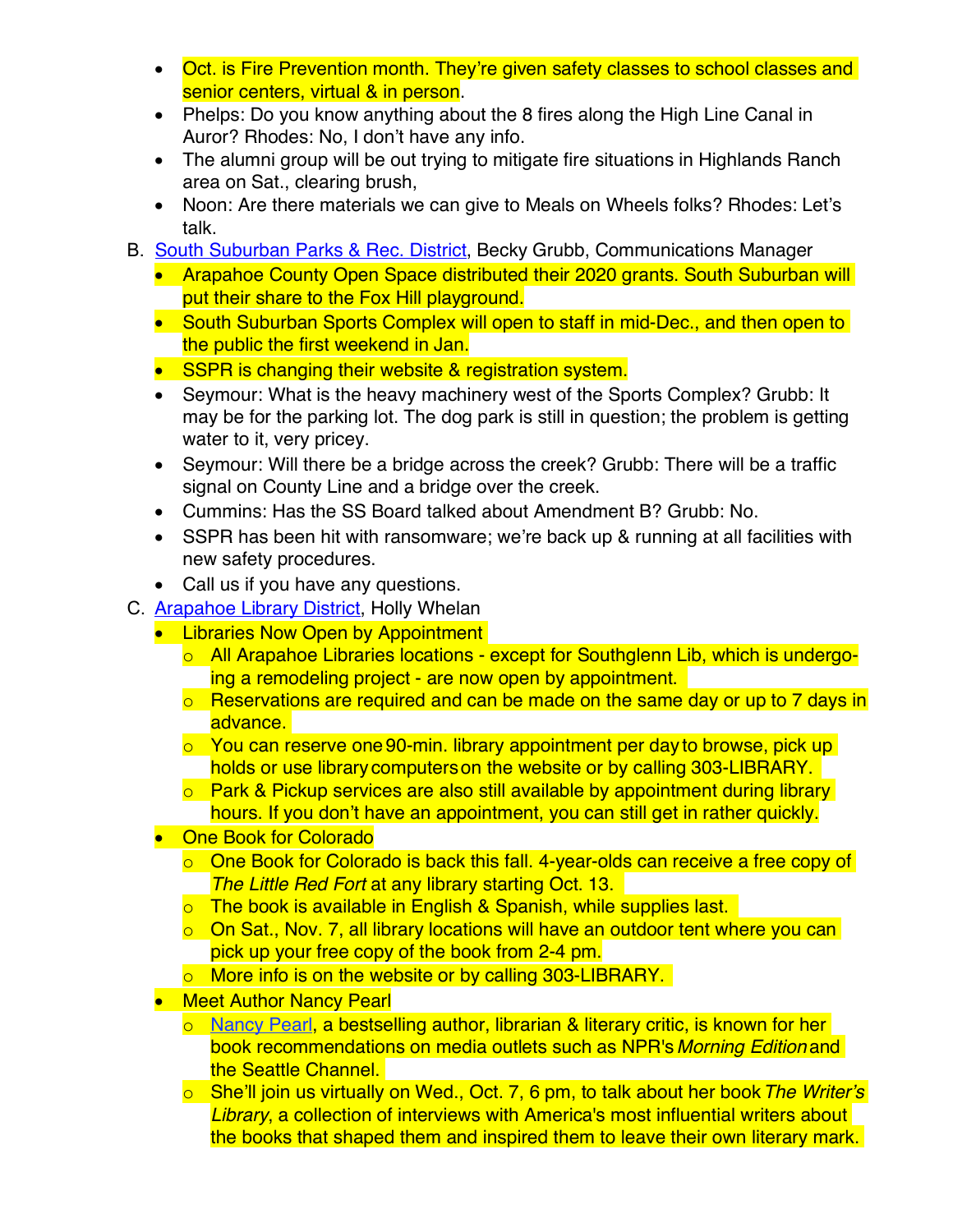- o A Q&A session will follow the presentation.
- o This event will be hosted on Zoom. For more information about the program and how to access zoom, visit the website.
- **Meet Author Claribel A. Ortega** 
	- o Here's another Author event for her debut middle grade book *Ghost Squad*, Sat., Oct. 24, 2pm, on Zoom.
	- o During this, Ortega will talk about her writing process and how her love for '80s' pop culture shaped the story of*Ghost Squad*. A movie adaptation of Ortega's supernatural fantasy is in the works.
	- o Ortega is a former journalist who writes young adult & middle grade fantasy stories inspired by her Dominican heritage.
	- o She also stars in the podcast "Write or Die" and is an owner of a small graphic design business, specializing in creating apparel for writers and creatives.
	- o A limited number of books are available and will be mailed following the presentation.
	- o This event will be hosted on Zoom. For more information about the program and how to access zoom, visit the website.
- 4. [Arapahoe County Sheriff's Office,](http://www.arapahoesheriff.org/) Capt. Ken McKlem (This report was emailed to Suhaka just before the meeting.)
	- I'm not on the agenda tonight but want to pass on some upcoming events now that we finally are at a point in COVID to have some. *All are masks/social distancing of course, so not normal, yet, but at least they're something***.**
	- 10/3, Shred-a-Thon, ACSOHQ 13101 E. Broncos Pkwy.
	- 10/6, Virtual Citizens Academy starts (class is full in future we plan on doing 3/ year instead of 2, 2 live & 1 virtual once COVID restrictions are over).
	- 10/6, Virtual launch of National Night Out
	- 10/22, Coffee with a Cop, 5070 E. Arapahoe Rd., Starbucks
	- 10/24, Drug Take Back, various locations TBA via social media
	- 10/24, Trunk or Treat, Cherry Creek State Park
	- 10/24, Trick or Treat Street, Arapahoe County fairgrounds

## 4. Program

- A. Ting Update: Mark Gotto, Ting City Manager
	- Gotto did a PowerPoint presentation. Ting is renting fiber from the City's backbone and putting in the last mile to the homes.
	- Importance of fiber: increases home value (1.5-5%, Cent. 3.1%), work from home, cut the cord proplr (streamers), gamers, online learning.
	- You would get 1000 mbps hardwired to your computer and, 300-600 mbps wifi.
	- **•** Timeline in a neighborhood:
		- $\overline{0}$  8-10 weeks out, every neighbor gets a postcard saying they're coming
		- o 4 weeks out, a more detailed mailer
		- o 3-5 days out, a door tag, construction notice
	- Process: From the Centennial backbone: 1) locate utilities; 2) drill down & across underground for conduit, 3) 1 box (handholes) per 2 homes installed in right-of-way (which is generally behind the sidewalk. They have a City permit to work in the r-ow.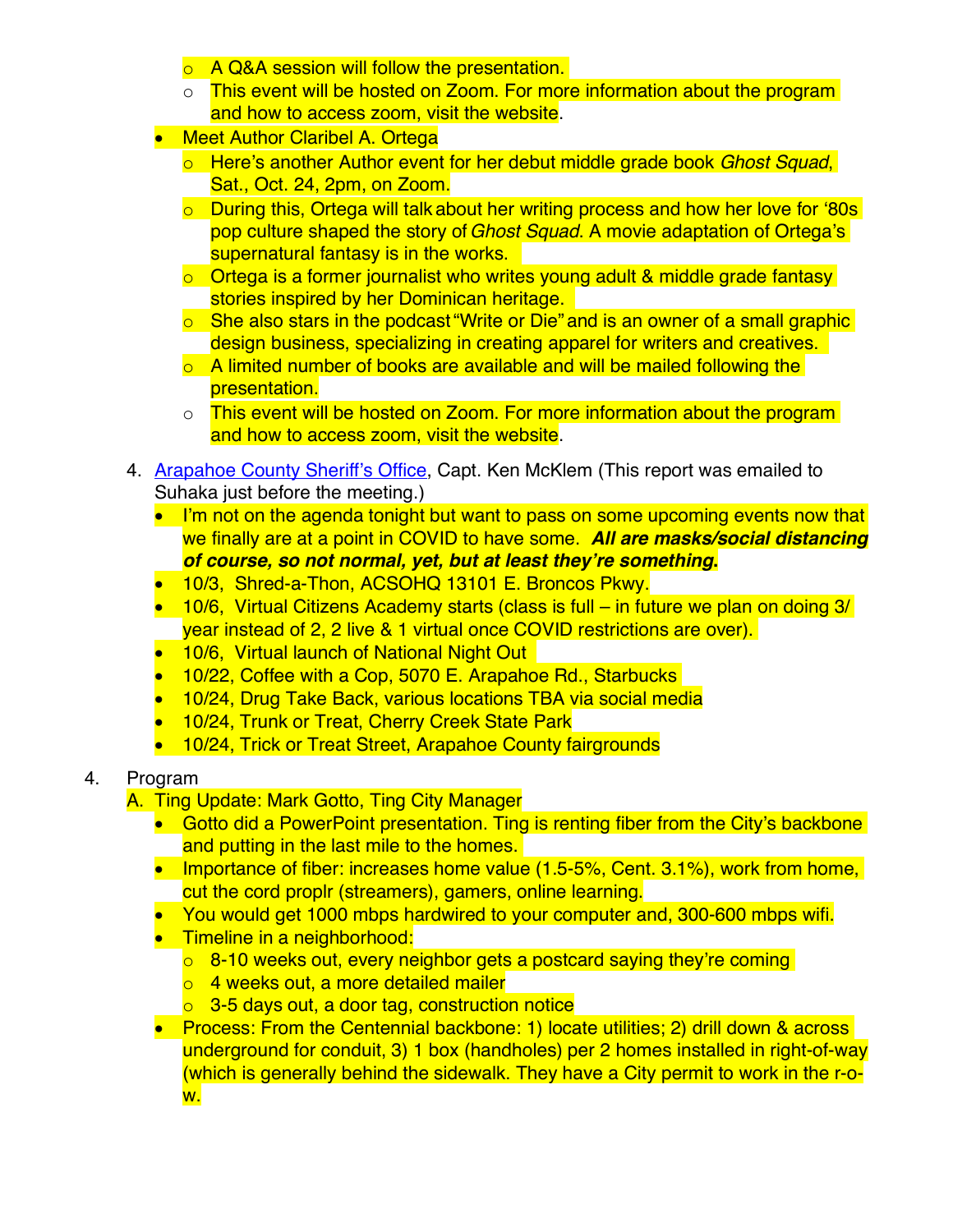- Lambert: Are the handholes in front? Gotto: Yes, though utility easements are usually in backyards, that was too difficult to work with; we work in the right-of-way.
- The whole City should be completed in the next 18 months.
- Lambert: Are there cost reductions by ordering sooner? Gotto: Yes, if you preorder before we get into your neighborhood, reserve with \$9, that amount secures your internet and saves a \$250 install fee.
- Suhaka: What is pre-ordering? Gotto: Before construction, you'll get the notice to let you know what the deadline is.
- The Knolls, Cherry Knolls The Knolls should start construction on 9/30, Cherry Knolls,6 weeks later (by end of the year)
- Suhaka: What about the townhomes along University. It's private land and, so far, the boards must decide to let Ting in.
- Noon: Is the data center complete & operational? Gotto: Yes
- Noon: What's the timeline for the east on Arapahoe Rd.?: Gotto: We'll get a cabinet for the east done in mid-Nov.
- 5. [Cherry Creek School District](https://www.cherrycreekschools.org/): Karen Fischer, School Board President
	- CCSD has a Covid tracker on the website. As of today, 8 students  $+8$  staff have tested positive
	- Pre-K-5, learning in school; the middle & high schools are blended learning.
	- Ballot measures 4A & B for revenue cuts from the state, -\$24M this year, -\$33M next year. We have made alary & hiring freezes, mandatory 6 furlough days  $=$ \$14M
	- 4A is to maintain staffing & school nurses.
	- 4B is a bond issue for maintenance & upkee, \$88M: \$38M for safety & security, \$7M for a stand alone mental health day treatment facility (partnership with mental health org & CCSD)
	- **Citizens for Cherry Creek Schools has the info.**
	- You'll be getting mailers; we're not going door to door.
- 5. Plans, Rhonda Livingston, Vice President
	- *Virtual Community Meeting*: Littleton Public Schools proposes to replace the existing Franklin Elementary School, 1603 E Euclid Ave., with a 2-story, 90,000 s.f. new school. Scope of work includes demoliting existing school and reconfiguration of site elements, including playgrounds, parking, vehicle access, and stormwater detention. Virtual Meeting Link: centennialco.gov/franklinelementary Follow instructions on the webpage, Comments Due: Mon., Sept. 28.
	- *Arapahoe County*: Public Service Company of Colorado, dba, Xcel Energy is propos-ing a natural gas pipeline within unincorporated Arapahoe County. In order to allow for the proposed pipeline, the ArapCo Planning Commission has approved the request. The County Commissioners will hear the case on Oct. 13. The applicant submitted 2 applications, a Location & Extent (essentially the site plan) and an application for approval of Regulations Governing Areas & Activities of State Interest , aka 1041 Regulations. The 1041 Regulations are more the environmental and site assessment of the proposed pipeline.
	- To find projects on which you want to comment, go to the City's website and search on "Have Your Say".
	- Discussion led by Livingston on lght pole heights in parking lots:
		- o Doerr: What will the lighting do to the neighborhood?